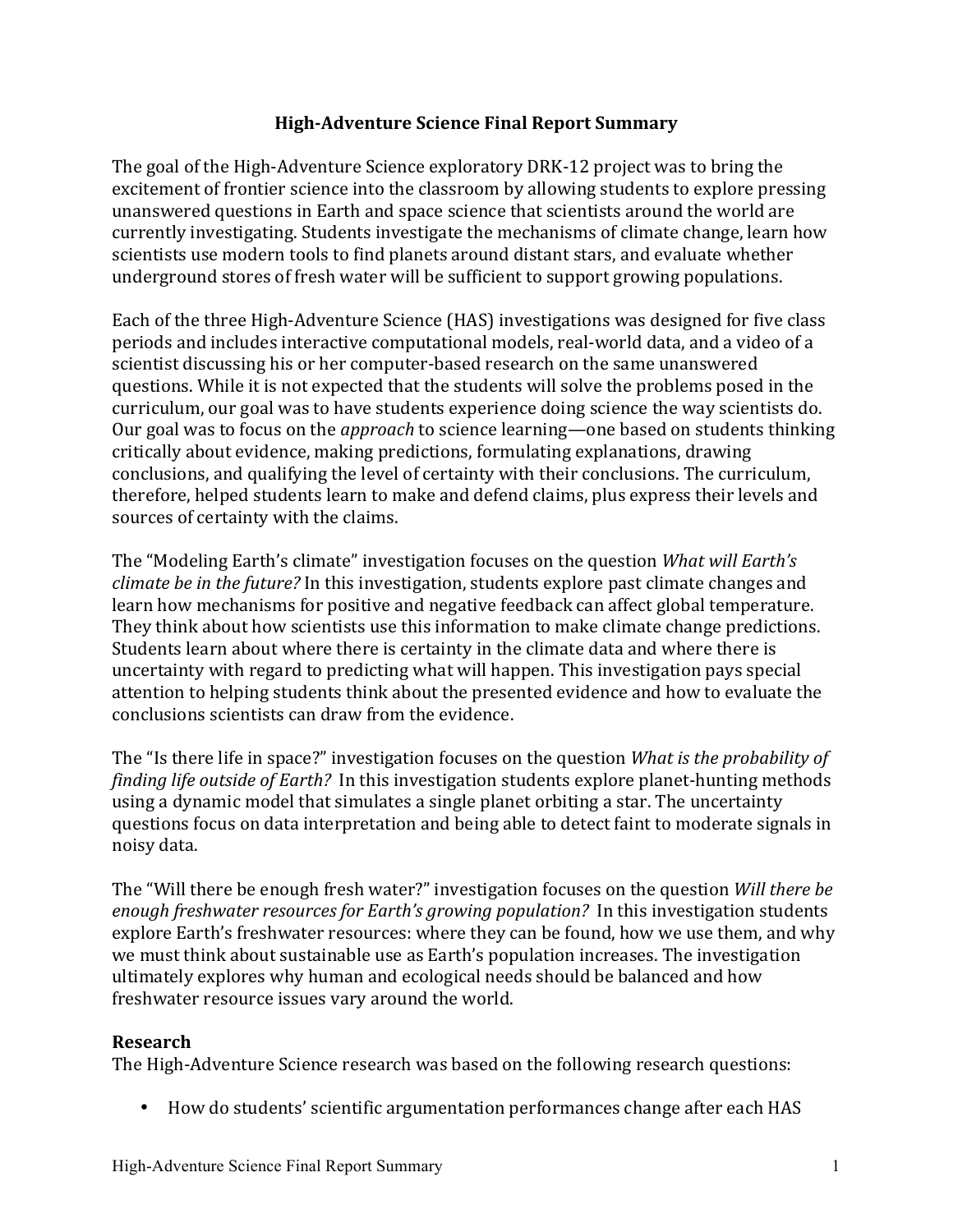investigation? How consistent are student performance changes across teachers? How are students' performance changes correlated with their gender, technological experience, and ELL (English Language Learner) status?

- To what extent do students who learned with HAS investigations make progress on scientific argumentation between the beginning and the end of a school year across teachers?
- How do students' scientific argumentation skills progress throughout the year?

The scientific argumentation construct used to guide the High-Adventure Science research addresses content understanding through claim and justification, uncertainty of the claim given evidence, and reasons for uncertainty as conditions of rebuttal. This scientific argumentation construct portrays authentic scientific argumentation as performed by scientists. For each investigation, HAS linked item-sets (four questions) consisting of making scientific claims (claim), explaining scientific claims based on evidence (evidence), expressing the level of certainty about explanations for the claims (uncertainty rating), and describing their source of uncertainty (uncertainty rationale).

To compare whether and how much students changed in their scientific argumentation after a HAS investigation, we created a total test score as well as subscores for claim, explanation, uncertainty rating, and uncertainty rationale items. We then applied repeated measures ANCOVA. The dependent variable was the total scientific argumentation test score and the independent variable was the teacher. Students' gender (male vs. female), technology experience (used technology for learning vs. not used), and ELL status (English as first language vs. second) were entered as covariates. We also obtained an investigation completion ratio for each teacher as an indicator for fidelity of implementation. We computed a correlation between the investigation completion ratio variable and the effect size variable. We also compared investigation completion ratios among teachers across investigations.

To compare students' yearly progress on scientific argumentation across teachers, we applied repeated measures ANCOVA where the dependent variable was the total test score on the early year and the end year scientific argumentation tests and the independent variable was the teacher. Students' gender, technology experience, and ELL status were entered as covariates.

Below summarizes the findings.

## Finding 1: Students significantly improved their scientific argumentation ability after all three HAS investigations. The improvement occurred in all four elements of scientific argumentation (claim, explanation, uncertainty rating, and uncertainty **rationale).**

When combining all elements, students' improvement was 0.64 SD for the climate investigation, 0.77 SD for the water investigation, and 0.85 SD for the space investigation. Among the four scientific argumentation elements, students' uncertainty rating and explanations showed the most improvement while the certainty rationale showed the